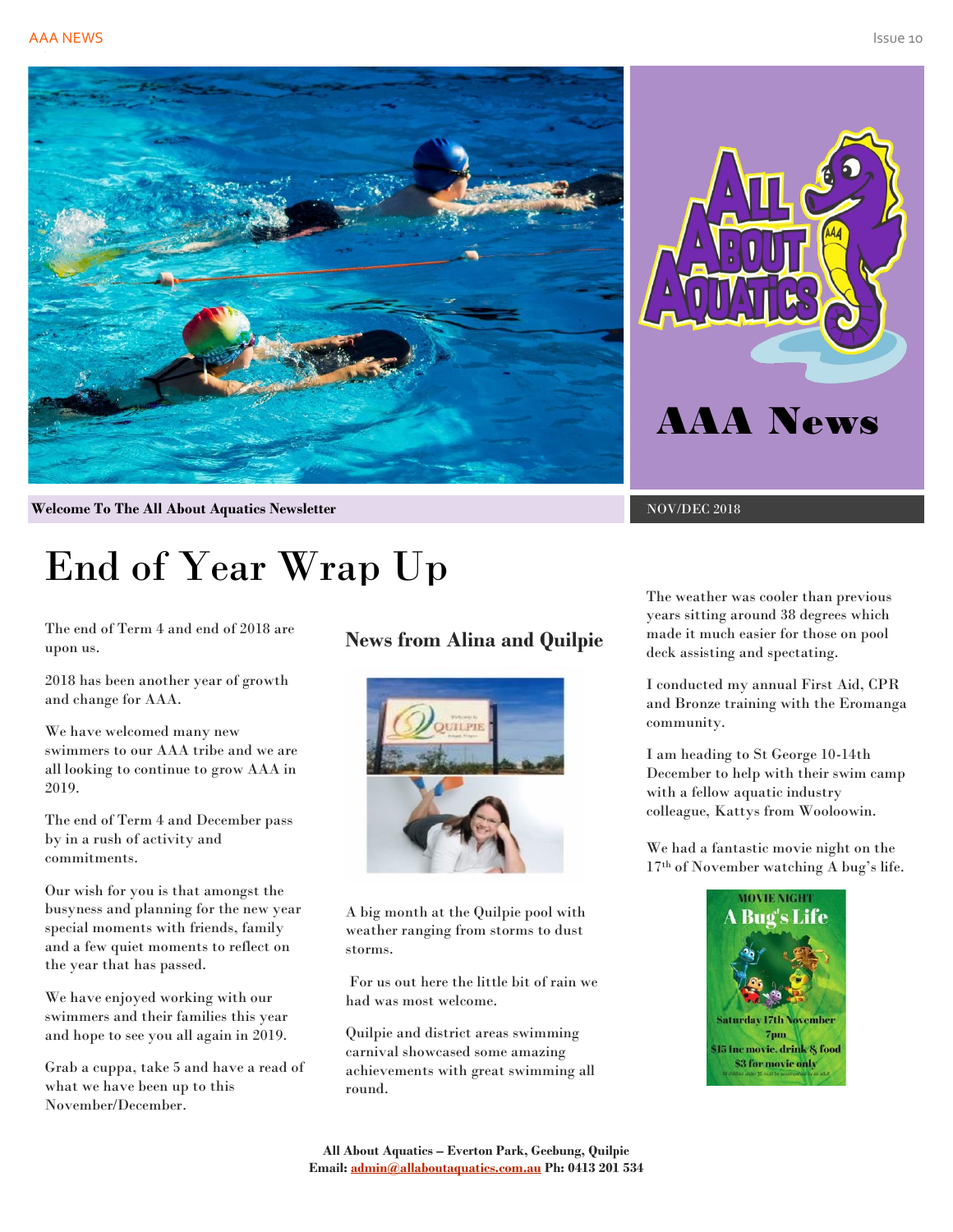#### AAA NEWS | Issue 8 2

Our next and last movie night for the year with be Saturday the 15th of December – How to Train Your Dragon II.



We look forward to more movie nights in 2019.

Our first round of Squad Kits were delivered in November.



If you would like to order a kit, contact reception at any of our venues for details and to place your order.

Swimming lessons are just about wrapped up for the term as school finishes 7th December out here.

We will be running intensive swimming blocks over the holidays.

Our Christmas trading hours at Quilpie are as follows:

| <b>All About Aquatics</b><br><b>Quilpie Pool Trading Hours</b> |                                                                        |
|----------------------------------------------------------------|------------------------------------------------------------------------|
| Monday 24th December 2018<br>Christmas Fve                     | 6:00am - 11:00am                                                       |
| Tuesday 25th December 2018<br>Christmas Day                    | <b>CLOSED</b>                                                          |
| Wednesday 26th December 2018<br><b>Boxing Day</b>              | 3:00pm - 6:30pm                                                        |
| Monday 31st December 2018<br>New Years Eve                     | 6:00am - 6:30am<br>3:00pm - 8:00pm Extended hours with<br><b>Music</b> |
| Tuesday 1st January 2019<br>New Years Day                      | <b>CLOSED</b>                                                          |
| Wednesday 2nd January 2019                                     | Normal Hours<br>6:00am - 8:30am<br>3:00pm - 5:00pm                     |
|                                                                |                                                                        |

Until next time, take care and stay safe.

*Alina*

## **Holiday Intensive Programs**

We are offering holiday programs at our Quilpie and Everton Park venues throughout this Christmas Holiday period.

Details for Brisbane:



#### Details for Quilpie:



For more information and to book your spot give us a call or email:

#### **Brisbane:**

Ph: 0413 201 534 Email: [admin@allaboutaquatics.com.au](mailto:admin@allaboutaquatics.com.au)

**Quilpie:** Ph: 0412 402 980 Email: quilpie@allaboutaquatics.com.au

### **Social Media Pages**

We regularly run promotions as well as advertise upcoming holiday programs, clinics and achievements of our swimmers.



Our Facebook pages:

#### **All About Aquatics – Brisbane All About Aquatics – Quilpie**



Find us on Instagram at:

**@allaboutaquatics or, @aaaquilpie**

You can also tag us in your swim pics at either:

**#allaboutaquaticsbrisbane or #allaboutaquaticsquilpie**

We love showing off the progress of our swimmers.

## **School Swimming Program**

Early December we finished our school swimming programs.



Working with a school community to provide low student to teacher ratios gives AAA the opportunity to deliver a quality school program that mirrors that of private swimming lessons.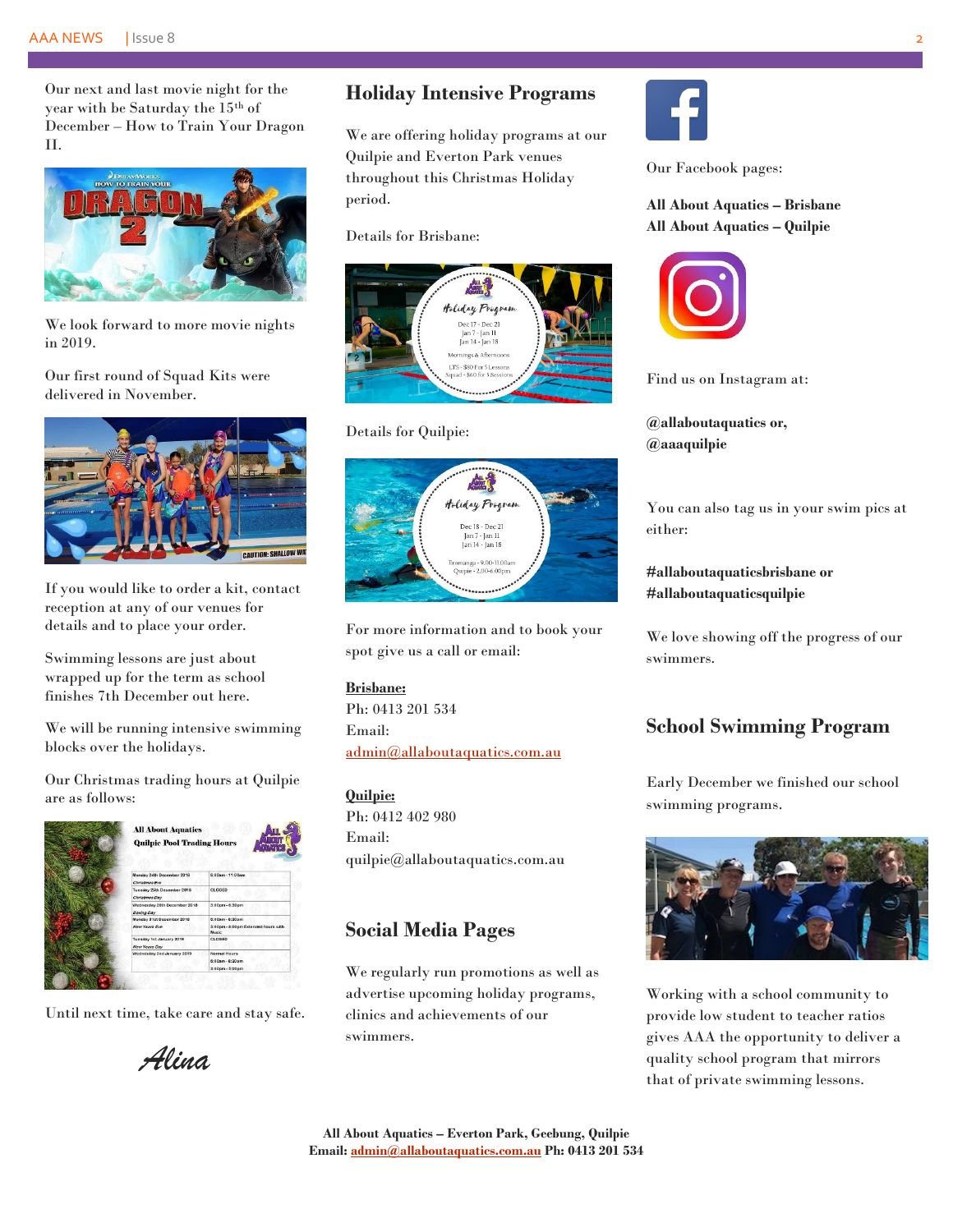This carnival season we are really seeing the results of our AAA program come to fruition.

In the past week our AAA school swim team organised and directed junior and senior school swim carnivals.

It was a fantastic end to the swim block to see prep students compete in 12.5mtr out and back racing with Yr1 and up all racing over 25mtrs with senior students also racing 50mtr events.

Experienced teachers and school communities that recognise swimming as a skill for life has been the perfect recipe for producing fantastic results.

If you would like more information on how AAA can help run your school swim program, please give us a call. We love our school communities.

## **Swimmer of the Week Awards**

We are all incredibly proud of our Swimmer of the Week awardees.

#### *Quilpie Swimmers*



Zoe McNall



Layla Morvell



Ardie Slaughter



Isaac Heinemann

#### *Brisbane Swimmers*



Abbey Steele



Dylan Fallows



Sophie West